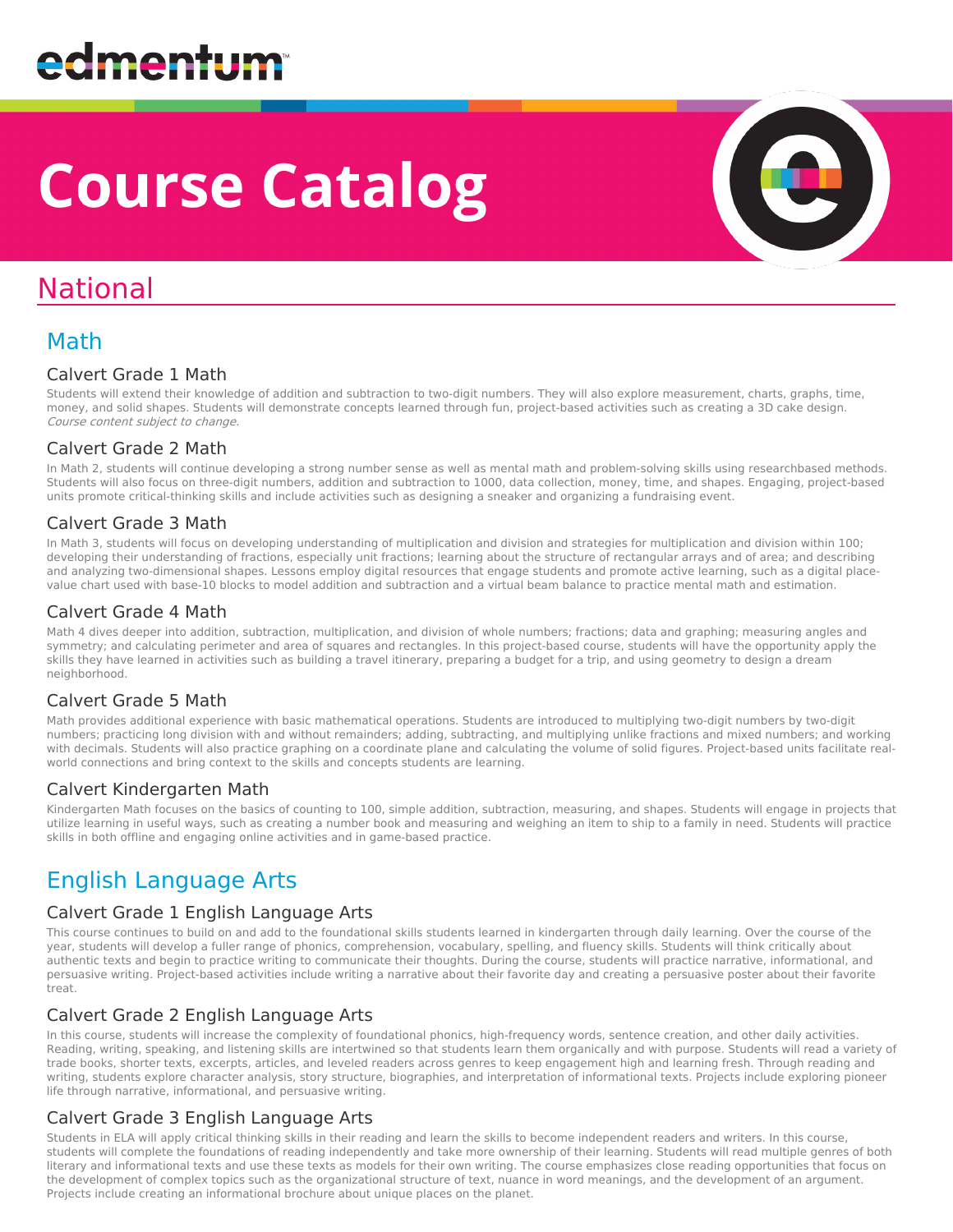# **Course Catalog**



#### Calvert Grade 4 English Language Arts

In ELA, students will develop reading and writing skill with a growing focus on nonfiction and opinion writing. Exploring topics like natural disasters and currencies, students will increase their autonomy as readers and sharpen claims supported by evidence. Students will learn how to conduct research, integrate information, make connections across sources, and organize information. Later, they will demonstrate their understanding and skills through project-based activities such as creating an investigative journalism report for a television news segment.

#### Calvert Grade 5 English Language Arts

In ELA, students will prepare for the rigor of middle school curriculum by studying complex sentence structure and reading challenging nonfiction. Structured novel study prepares students for middle school, as does the examination of multiple types of texts and writing. Students will read both fiction and nonfiction texts, and are able to write opinion pieces with strong evidential support. Student choice is at the heart of all projects, and students will write their own sci-fi narrative and choose a topic for an opinion piece on issues that impact their community.

#### Calvert Kindergarten English Language Arts

Kindergarten ELA begins to develop students' reading skills through daily phonemic awareness, phonics, print concepts, and decoding work. Students will learn how to identify characters, settings, and major events in a story, all contextualized in authentic texts. Projects include writing about communities and finding patterns in the real world. Students will be given multiple opportunities to practice their foundational skills when thinking and communicating about texts.

### Social Studies

#### Calvert Grade 1 Social Studies

Social Studies introduces concepts in economics and good citizenship. Students will be introduced to simple geographic models, such as maps, globes, and graphs, to identify cultural and environmental characteristics of places. They will learn about the many uses of maps by making a "Personal Atlas to My Life." History comes alive with read-aloud narratives about well-known explorers, political figures, inventors, and leaders in American life.

#### Calvert Grade 2 Social Studies

Students study the early history of the United States, its geography, and the cultures that inhabited it from the Native Americans to the colonists through video, timelines, and interactive maps and images. Students will also learn about U.S. government, economics, and trade concepts. They will demonstrate knowledge through project-based activities such as creating a travel guide of their favorite places and making a plan to earn and save money.

#### Calvert Grade 3 Social Studies

Students in grade 3 Science are encouraged to think critically about their observations and explore multiple answers to problems. Students strengthen their writing skills through detailed reporting, logical reasoning, managing data in tables, and graphical drawings. Students conduct sophisticated research using variables, technology, engineering, and fair test practices. While exploring force and motion, cause and affect relationships, the life cycles of living organisms, and weather patterns, students will make claims about the merit of solutions by citing relevant evidence that meet specific criteria. Students also begin learning how limited resources and materials put constraints on problem-solving.

#### Calvert Grade 4 Social Studies

Students will focus on the geography and history of early North America from the Age of Exploration and colonial America to the American Revolution, and westward expansion up until the Civil War. Lessons employ the use of various historical thinking and close reading skills to investigate multiple sources of information, including primary sources to consider historical events from different perspectives of people at the time. Students will examine how the geographic location and environment of their state have influenced the state's economic, cultural, and civic heritage through project-based learning opportunities.

#### Calvert Grade 5 Social Studies

In Social Studies, students will learn about the growth of the United States after the Civil War—through World War I, World War II, the Cold War, and into the modern era. Students will employ historical thinking skills and activities to investigate and analyze historic events, social and political changes, and economic changes, connecting the events of the past to their world today, including how their state contributed to major revolutions in thought, such as the Civil Rights Movement.

#### Calvert Kindergarten Social Studies

This course introduces kindergarten students to America's historical figures, symbols, and holidays. In project-based units, students will explore globes and maps by making their very own treasure maps. Students will also explore the concept of jobs and money by writing a résumé that highlights their special talents.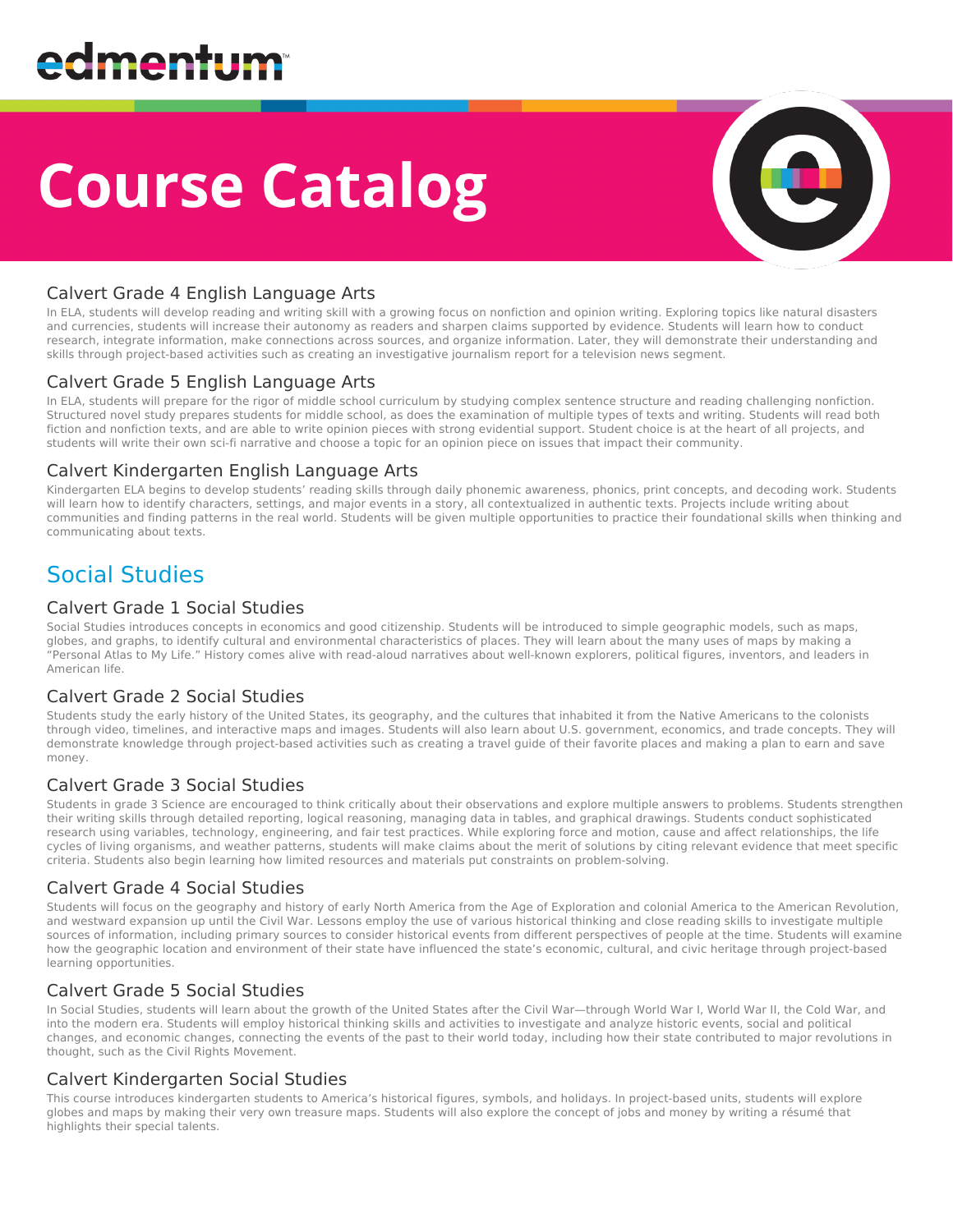# **Course Catalog**



### **Science**

#### Calvert Grade 1 Science

In Science 1, students will make observations about light, sound, matter, plants, animals, and the sky to thoroughly think about problems and ask questions. Students will discover and explore patterns to understand the relationships between objects, animals, and the environment. Students will work individually and collaboratively to compare and test designs to develop solutions. Students will also plan and conduct investigations to produce data as evidence and use a variety of devices to communicate results.

#### Calvert Grade 2 Science

Students in grade 2 will use project-based learning to observe and construct evidence-based accounts of natural phenomena. Students will conduct virtual labs to observe properties, gather information, analyze data, test tools, and construct evidentiary arguments. Students will obtain information from various sources and compare findings to develop solutions. In Science 2, students will explore the various states and properties of matter and the impact of heating and cooling molecules. Students will also discover the impact of living things and the elements on the environment and use engineering principals to design tools to solve real-world concerns.

#### Calvert Grade 3 Science

Virtual labs provide an opportunity for students to practice gathering evidence and defending their claims. The Grade 3 curriculum weaves S.T.E.M. skills into lessons to spark a child's curiosity about these fields. Students learn about plant and animal reproduction, inheritance, and life cycles by devising a plan to save the bee population.

#### Calvert Grade 4 Science

In this course, students will use models to test interactions as they learn, understand, and test scientific theories. Through the study of natural earth processes, the transfer of energy, and the impact of weather on living things, students will use measurements to investigate and predict reasonable outcomes based on their observation of patterns and lab results. Students will test multiple outcomes to solutions and construct arguments supported with evidence, models, and organized data. Students will continue to learn the importance of communicating ideas through collaborative projects.

#### Calvert Grade 5 Science

In this course, students will gain a deeper understanding of the transformation of energy and its impact on the environment and living things. Through advanced labs and interactive activities students will discover gravity, systems in space, matter cycles, and the impact humans have on the environment. Students will understand major earth systems and conduct investigations to learn the relationship between living organisms and energy. Students will quantify their solutions and measure and graph certified results. Students will further discover ways communities use scientific ideas to protect the planet's resources and the environment.

#### Calvert Kindergarten Science

Students will learn introductory concepts of physical science, life science, and earth science. Students will begin to investigate their world and develop questions based on their observations. They will employ ST.E.M. skills through virtual labs, interactive activities, collaborations, simulations, and project-based activities. Kindergarten students will learn to ask and answer scientific questions about natural patterns, living things, and the impact they have in relationship to each other and their environment. Using the scientific method, students will define simple problems, analyze data, design sketches and models, and use evidence to construct arguments and communicate solutions.

### Health & Fitness

#### Calvert Grade 1 Health

Calvert Health for Grade 1 helps young learners establish a basic understanding of the aspects of health. Students focus on the various aspects of their health and how they can make healthy choices. Topics of study include personal safety, healthy behaviors, nutrition, communication, disease prevention, basic anatomy and physiology, and values of cooperation and teamwork.

#### Calvert Grade 1 Physical Education

Calvert Physical Education for Grade 1 helps young learners establish a basic understanding of health and fitness. Students focus on health-related fitness and learn how to become more fit and healthy. Topics of study include exercise safety, making healthy choices, nutrition, the benefits, components and principles of fitness, basic anatomy and physiology, and values of cooperation and teamwork. In addition, students learn ageappropriate motor, non-locomotor, and manipulative skills. Student s are required to participate in regular physical activity.

#### Calvert Grade 2 Health

Calvert Health for Grade 2 helps young learners establish a basic understanding of the aspects of health. Students focus on the various aspects of their health and how they can make healthy choices. Topics of study include personal safety, healthy behaviors, nutrition, disease prevention, conflict resolution, basic anatomy and physiology, and the values of respect and cooperation.

#### Calvert Grade 2 Physical Education

Calvert Physical Education for Grade 2 helps young learners establish a basic understanding of health and fitness. Students focus on health-related fitness and learn how to become more fit and healthy. Topics of study include warm-up and cool down, water safety, goal setting, nutrition, muscle strength and flexibility. In addition, students learn age-appropriate motor, non-locomotor, and manipulative skills. Students are required to participate in regular physical activity.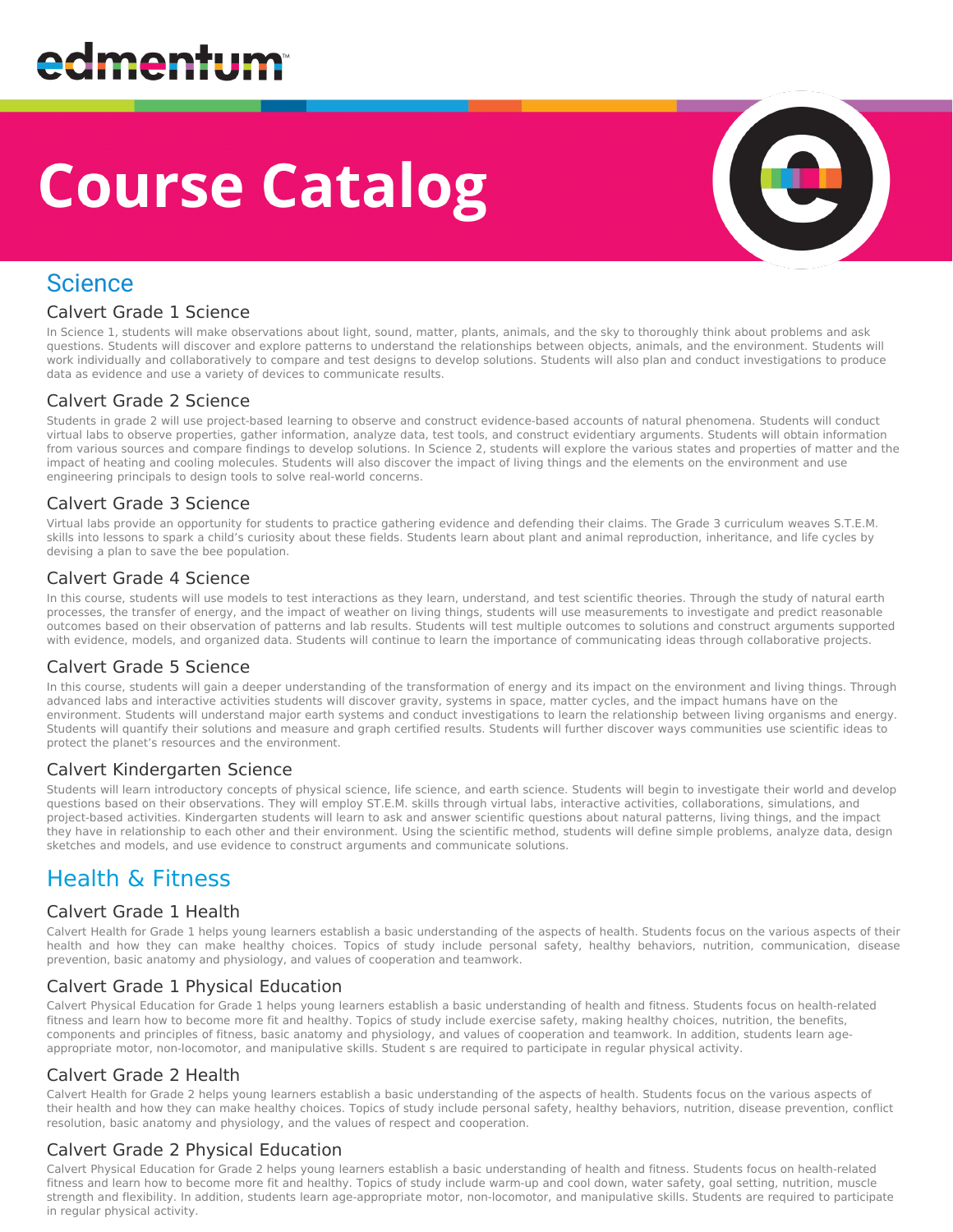# **Course Catalog**



#### Calvert Grade 3 Health

Calvert Health for Grade 3 helps young learners establish a basic understanding of the aspects of health. Students focus on the various aspects of their health and how they can make healthy choices. Topics of study include personal safety, healthy behaviors, nutrition, disease prevention, conflict resolution, basic anatomy and physiology, and the values of respect and cooperation.

#### Calvert Grade 3 Physical Education

Calvert Physical Education for Grade 3 helps young learners establish a basic understanding of health and fitness. Students focus on health-related fitness and learn how to become more fit and healthy. Topics of study include warm-up and cool down, water safety, goal setting, nutrition, muscle strength and flexibility. In addition, students learn age-appropriate motor, non-locomotor, and manipulative skills. Students are required to participate in regular physical activity.

#### Calvert Grade 4 Health

Calvert Health for Grade 4 helps young learners establish a basic understanding of the aspects of health. Students focus on the various aspects of their health and how they can make healthy choices. Topics of study include personal safety, reducing illness, avoiding bullying, nutrition, healthy friendships, emergency situations, and the human body.

#### Calvert Grade 4 Physical Education

Calvert Physical Education for Grade 4 helps young learners establish a basic understanding of health and fitness. Students focus on health-related fitness and learn how to become more fit and healthy. Topics of study include warm-up and cool down, water safety, goal setting, nutrition, muscle strength and flexibility. In addition, students learn age-appropriate motor, non-locomotor, and manipulative skills. Students are required to participate in regular physical activity.

#### Calvert Grade 5 Health

Calvert Health for Grade 5 helps young learners establish a basic understanding of the aspects of health. Students focus on the various aspects of their health and how they can make healthy choices. Topics of study include personal safety, reducing illness, avoiding bullying, nutrition, healthy friendships, emergency situations, and the human body.

#### Calvert Grade 5 Physical Education

Calvert Physical Education for Grade 5 helps young learners establish a basic understanding of health and fitness. Students focus on health-related fitness and learn how to become more fit and healthy. Topics of study include warm-up and cool down, water safety, goal setting, nutrition, muscle strength and flexibility. In addition, students learn age-appropriate motor, non-locomotor, and manipulative skills. Students are required to participate in regular physical activity.

#### Calvert Kindergarten Physical Education

Calvert Physical Education for Kindergarten K helps young learners establish a basic understanding of health and fitness. Students focus on healthrelated fitness and learn how to become more fit and healthy. Topics of study include exercise safety, making healthy choices, nutrition, the benefits, components and principles of fitness, basic anatomy and physiology, and values of cooperation and teamwork.

#### Elementary Health 1 A/B

Elementary Health 1 helps young learners establish a basic understanding of the aspects of health. Students focus on the various aspects of their health and how they can make healthy choices. Topics of study include personal safety, healthy behaviors, nutrition, communication, disease prevention, basic anatomy and physiology, and values of cooperation and teamwork.

#### Elementary Health 2 A/B

Elementary Health 2 helps young learners establish a basic understanding of the aspects of health. Students focus on the various aspects of their health and how they can make healthy choices. Topics of study include personal safety, healthy behaviors, nutrition, disease prevention, conflict resolution, basic anatomy and physiology, and the values of respect and cooperation.

#### Elementary Health 3 A/B

Elementary Health 3 helps young learners establish a basic understanding of the aspects of health. Students focus on the various aspects of their health and how they can make healthy choices. Topics of study include personal safety, healthy behaviors, nutrition, disease prevention, conflict resolution, basic anatomy and physiology, and the values of respect and cooperation.

#### Elementary Health 4 A/B

Elementary Health 4 helps young learners establish a basic understanding of the aspects of health. Students focus on the various aspects of their health and how they can make healthy choices. Topics of study include personal safety, reducing illness, avoiding bullying, nutrition, healthy friendships, emergency situations, and the human body.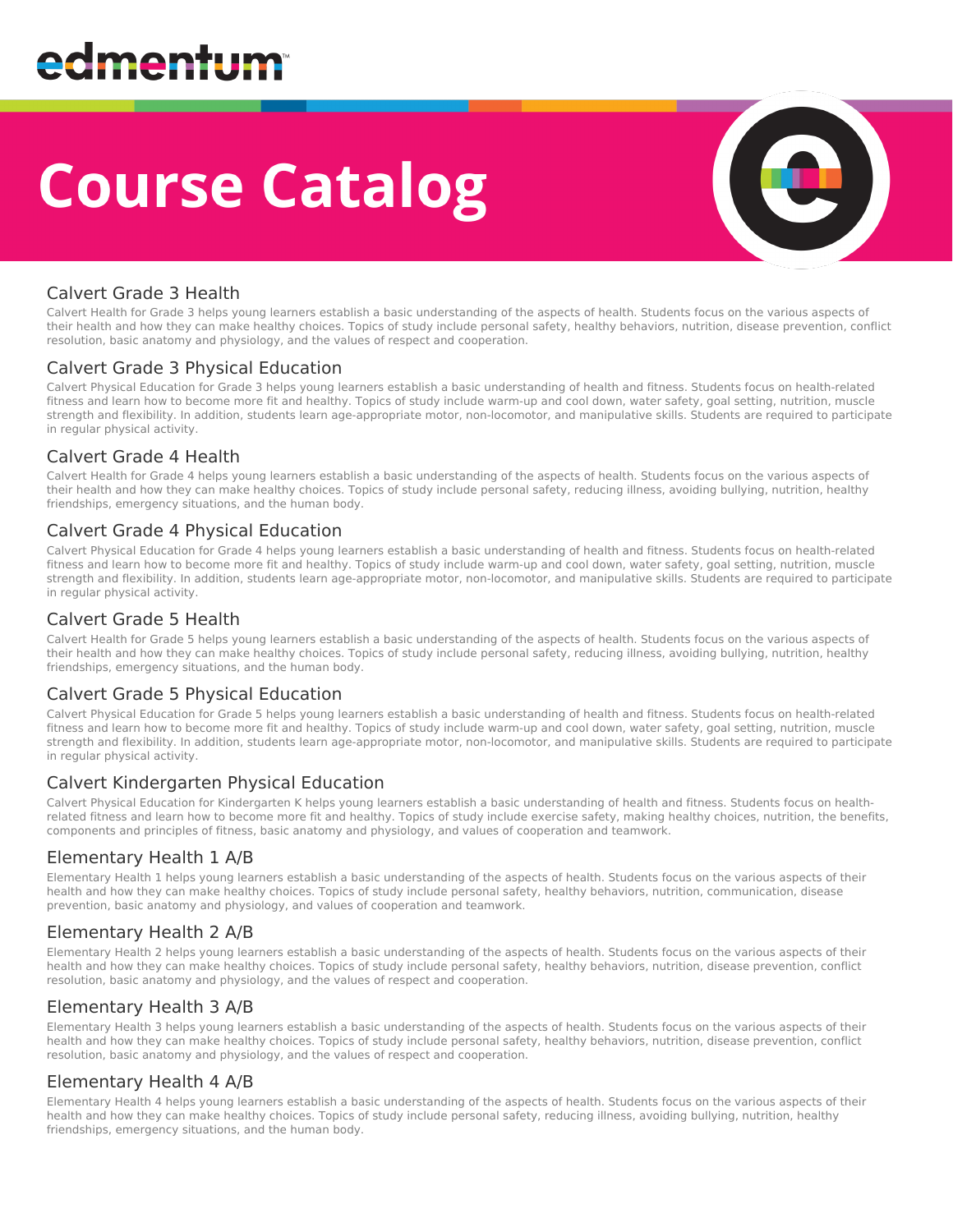# **Course Catalog**



#### Elementary Health 5 A/B

Elementary Health 5 helps young learners establish a basic understanding of the aspects of health. Students focus on the various aspects of their health and how they can make healthy choices. Topics of study include personal safety, reducing illness, avoiding bullying, nutrition, healthy friendships, emergency situations, and the human body.

#### Elementary Health Kindergarten A/B

Elementary Health K helps young learners establish a basic understanding of the aspects of health. Students focus on the various aspects of their health and how they can make healthy choices. Topics of study include personal safety, healthy behaviors, nutrition, communication, disease prevention, basic anatomy and physiology, and values of cooperation and teamwork.

#### Elementary Physical Education 1 A/B

Elementary PE 1 helps young learners establish a basic understanding of health and fitness. Students focus on health-related fitness and learn how to become more fit and healthy. Topics of study include exercise safety, making healthy choices, nutrition, the benefits, components and principles of fitness, basic anatomy and physiology, and values of cooperation and teamwork. In addition, students learn age-appropriate motor, non-locomotor, and manipulative skills. Student s are required to participate in regular physical activity.

#### Elementary Physical Education 2 A/B

Elementary PE 2 helps young learners establish a basic understanding of health and fitness. Students focus on health-related fitness and learn how to become more fit and healthy. Topics of study include warm-up and cool down, water safety, goal setting, nutrition, muscle strength and flexibility. In addition, students learn age-appropriate motor, non-locomotor, and manipulative skills. Students are required to participate in regular physical activity.

#### Elementary Physical Education 3 A/B

Elementary PE 3 helps young learners establish a basic understanding of health and fitness. Students focus on health-related fitness and learn how to become more fit and healthy. Topics of study include warm-up and cool down, water safety, goal setting, nutrition, muscle strength and flexibility. In addition, students learn age-appropriate motor, non-locomotor, and manipulative skills. Students are required to participate in regular physical activity.

#### Elementary Physical Education 4 A/B

Elementary PE 4 helps young learners establish a basic understanding of health and fitness. Students focus on health-related fitness and learn how to become more fit and healthy. Topics of study include warm-up and cool down, water safety, goal setting, nutrition, muscle strength and flexibility. In addition, students learn age-appropriate motor, non-locomotor, and manipulative skills. Students are required to participate in regular physical activity.

#### Elementary Physical Education 5 A/B

Elementary PE 5 helps young learners establish a basic understanding of health and fitness. Students focus on health-related fitness and learn how to become more fit and healthy. Topics of study include warm-up and cool down, water safety, goal setting, nutrition, muscle strength and flexibility. In addition, students learn age-appropriate motor, non-locomotor, and manipulative skills. Students are required to participate in regular physical activity.

#### Elementary Physical Education Kindergarten A/B

Elementary Physical Education K helps young learners establish a basic understanding of health and fitness. Students focus on health-related fitness and learn how to become more fit and healthy. Topics of study include exercise safety, making healthy choices, nutrition, the benefits, components and principles of fitness, basic anatomy and physiology, and values of cooperation and teamwork.

### Elementary Electives

#### Calvert Grade 2 Art and Picture Study

Art and Picture Study 2 explores drawing techniques, perspective, and color theory and includes discussion and analysis of famous works of art to encourage student appreciation.

#### Calvert Grade 3 Art and Picture Study

This course guides students to explore and practice drawing skills using lines, light sources, and motion when discussing and analyzing famous works of art.

Course content subject to change.

#### Calvert Grade 4 Art and Picture Study

In Art and Picture Study, students will explore drawing skills using perspective and color theory. Picture study includes the discussion and analysis of famous works of art. Course content subject to change.